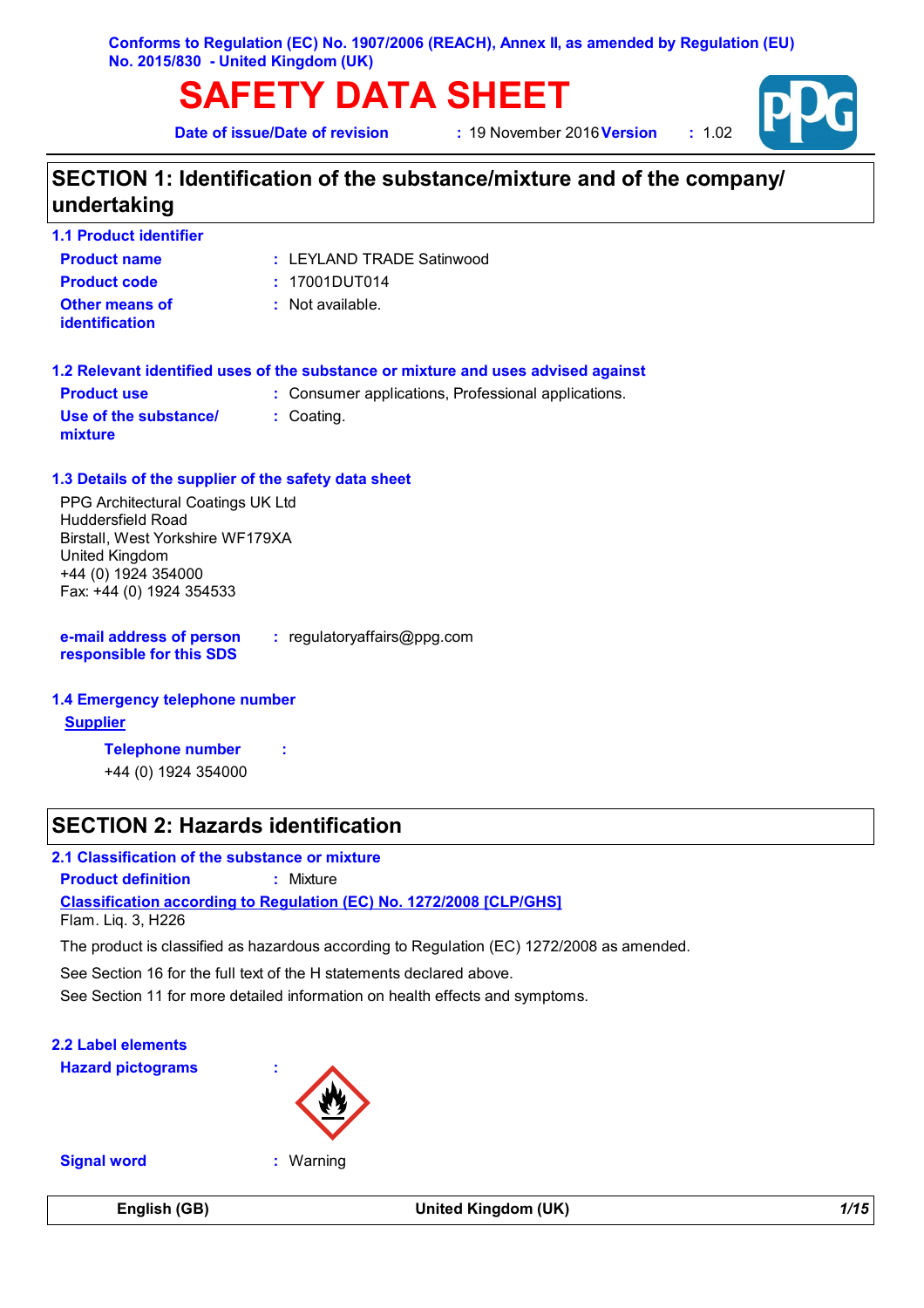| Code | : 17001DUT014<br><b>LEYLAND TRADE Satinwood</b> | Date of issue/Date of revision | $\div$ 19 November 2016 |
|------|-------------------------------------------------|--------------------------------|-------------------------|
|      |                                                 |                                |                         |

# **SECTION 2: Hazards identification**

| <b>Hazard statements</b>                                                                                                                                        | : Flammable liquid and vapour.                                                                                                                           |
|-----------------------------------------------------------------------------------------------------------------------------------------------------------------|----------------------------------------------------------------------------------------------------------------------------------------------------------|
| <b>Precautionary statements</b>                                                                                                                                 |                                                                                                                                                          |
| <b>General</b>                                                                                                                                                  | : Keep out of reach of children. If medical advice is needed, have product container or<br>label at hand.                                                |
| <b>Prevention</b>                                                                                                                                               | : Wear protective gloves. Wear eye or face protection. Keep away from heat, hot<br>surfaces, sparks, open flames and other ignition sources. No smoking. |
| <b>Response</b>                                                                                                                                                 | : IF ON SKIN (or hair): Take off immediately all contaminated clothing. Rinse skin<br>with water or shower.                                              |
| <b>Storage</b>                                                                                                                                                  | : Store in a well-ventilated place. Keep cool.                                                                                                           |
| <b>Disposal</b>                                                                                                                                                 | : Dispose of contents and container in accordance with all local, regional, national and<br>international regulations.                                   |
|                                                                                                                                                                 | P102, P101, P280, P210, P303 + P361 + P353, P403, P235, P501                                                                                             |
| <b>Hazardous ingredients</b>                                                                                                                                    | : Not applicable.                                                                                                                                        |
| <b>Supplemental label</b><br>elements                                                                                                                           | : Contains 2-butanone oxime. May produce an allergic reaction.                                                                                           |
| <b>Annex XVII - Restrictions</b><br>on the manufacture,<br>placing on the market and<br>use of certain dangerous<br>substances, mixtures and<br><b>articles</b> | : Not applicable.                                                                                                                                        |
| <b>Special packaging requirements</b>                                                                                                                           |                                                                                                                                                          |
| <b>Containers to be fitted</b><br>with child-resistant<br>fastenings                                                                                            | : Not applicable.                                                                                                                                        |
| <b>Tactile warning of danger</b>                                                                                                                                | : Not applicable.                                                                                                                                        |
| 2.3 Other hazards                                                                                                                                               |                                                                                                                                                          |

**Other hazards which do : not result in classification** : Prolonged or repeated contact may dry skin and cause irritation.

# **SECTION 3: Composition/information on ingredients**

| <b>3.2 Mixtures</b>                                                                            | $:$ Mixture                                                     |               |                                                                        |             |
|------------------------------------------------------------------------------------------------|-----------------------------------------------------------------|---------------|------------------------------------------------------------------------|-------------|
| <b>Product/ingredient name</b>                                                                 | <b>Identifiers</b>                                              | % by weight   | <u>Classification</u><br><b>Regulation (EC) No.</b><br>1272/2008 [CLP] | <b>Type</b> |
| Naphtha (petroleum),<br>hydrotreated heavy                                                     | EC: 265-150-3<br>CAS: 64742-48-9<br>Index: 649-327-00-6         | $≥5.0 - ≤10$  | Flam. Liq. 3, H226<br>Asp. Tox. 1, H304<br>EUH066                      | $[1]$       |
| Hydrocarbons, C9-C11, n-<br>alkanes, isoalkanes, cyclics, <2%<br>aromatics                     | REACH #: 01-2119463258-33<br>I EC: 919-857-5<br>CAS: 64742-48-9 | $≥5.0 - ≤10$  | Flam. Liq. 3, H226<br>STOT SE 3, H336<br>Asp. Tox. 1, H304<br>EUH066   | $[1]$       |
| Distillates (petroleum),<br>hydrotreated light                                                 | EC: 265-149-8<br>CAS: 64742-47-8<br>Index: 649-422-00-2         | $≥5.0 - ≤10$  | Asp. Tox. 1, H304                                                      | $[1]$       |
| Hydrocarbons, C10-C13, n-<br>alkanes, isoalkanes, cyclics, $<$ 2%   EC: 918-481-9<br>aromatics | REACH #: 01-2119457273-39<br>CAS: 64742-48-9                    | $≥1.0 - ≤5.0$ | Asp. Tox. 1, H304<br>EUH066                                            | $[1]$       |
| 2-butanone oxime                                                                               | REACH #: 01-2119539477-28                                       | 1.0           | Acute Tox. 4, H312                                                     | $[1]$       |
| English (GB)                                                                                   | United Kingdom (UK)                                             |               |                                                                        | 2/15        |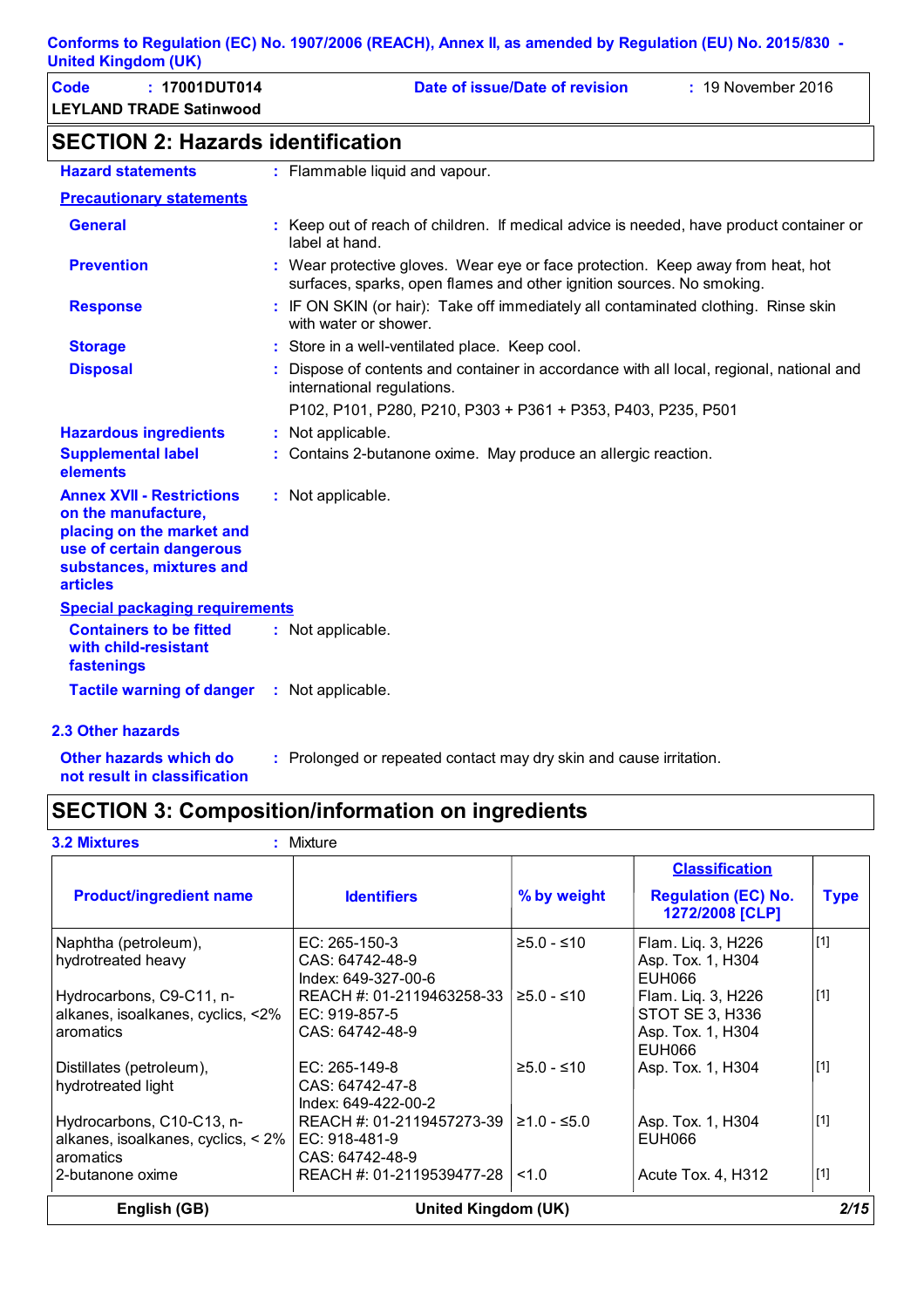| Code<br>$: 17001$ DUT014<br><b>LEYLAND TRADE Satinwood</b> | Date of issue/Date of revision                           | $: 19$ November 2016                                                          |
|------------------------------------------------------------|----------------------------------------------------------|-------------------------------------------------------------------------------|
|                                                            | <b>SECTION 3: Composition/information on ingredients</b> |                                                                               |
|                                                            | EC: 202-496-6<br>CAS: 96-29-7<br>Index: 616-014-00-0     | Eye Dam. 1, H318<br>Skin Sens. 1, H317<br>Carc. 2, H351                       |
|                                                            |                                                          | See Section 16 for the<br>full text of the H<br>statements declared<br>above. |

There are no additional ingredients present which, within the current knowledge of the supplier and in the concentrations applicable, are classified as hazardous to health or the environment, are PBTs or vPvBs or have been assigned a workplace exposure limit and hence require reporting in this section.

Type

[1] Substance classified with a health or environmental hazard

[2] Substance with a workplace exposure limit

[3] Substance meets the criteria for PBT according to Regulation (EC) No. 1907/2006, Annex XIII

[4] Substance meets the criteria for vPvB according to Regulation (EC) No. 1907/2006, Annex XIII

[5] Substance of equivalent concern

Occupational exposure limits, if available, are listed in Section 8.

#### **SUB codes represent substances without registered CAS Numbers.**

# **SECTION 4: First aid measures**

#### **4.1 Description of first aid measures**

| <b>Eye contact</b>                | : Remove contact lenses, irrigate copiously with clean, fresh water, holding the eyelids<br>apart for at least 10 minutes and seek immediate medical advice.                                           |
|-----------------------------------|--------------------------------------------------------------------------------------------------------------------------------------------------------------------------------------------------------|
| <b>Inhalation</b>                 | : Remove to fresh air. Keep person warm and at rest. If not breathing, if breathing is<br>irregular or if respiratory arrest occurs, provide artificial respiration or oxygen by<br>trained personnel. |
| <b>Skin contact</b>               | : Remove contaminated clothing and shoes. Wash skin thoroughly with soap and<br>water or use recognised skin cleanser. Do NOT use solvents or thinners.                                                |
| <b>Ingestion</b>                  | : If swallowed, seek medical advice immediately and show the container or label. Keep<br>person warm and at rest. Do NOT induce vomiting.                                                              |
| <b>Protection of first-aiders</b> | : No action shall be taken involving any personal risk or without suitable training. It<br>may be dangerous to the person providing aid to give mouth-to-mouth resuscitation.                          |

#### **4.2 Most important symptoms and effects, both acute and delayed**

| <b>Potential acute health effects</b> |                                                                                    |
|---------------------------------------|------------------------------------------------------------------------------------|
| <b>Eye contact</b>                    | : No known significant effects or critical hazards.                                |
| <b>Inhalation</b>                     | : No known significant effects or critical hazards.                                |
| <b>Skin contact</b>                   | : Defatting to the skin. May cause skin dryness and irritation.                    |
| <b>Ingestion</b>                      | : No known significant effects or critical hazards.                                |
| <b>Over-exposure signs/symptoms</b>   |                                                                                    |
| <b>Eye contact</b>                    | : No specific data.                                                                |
| <b>Inhalation</b>                     | : No specific data.                                                                |
| <b>Skin contact</b>                   | : Adverse symptoms may include the following:<br>irritation<br>dryness<br>cracking |
| <b>Ingestion</b>                      | No specific data.                                                                  |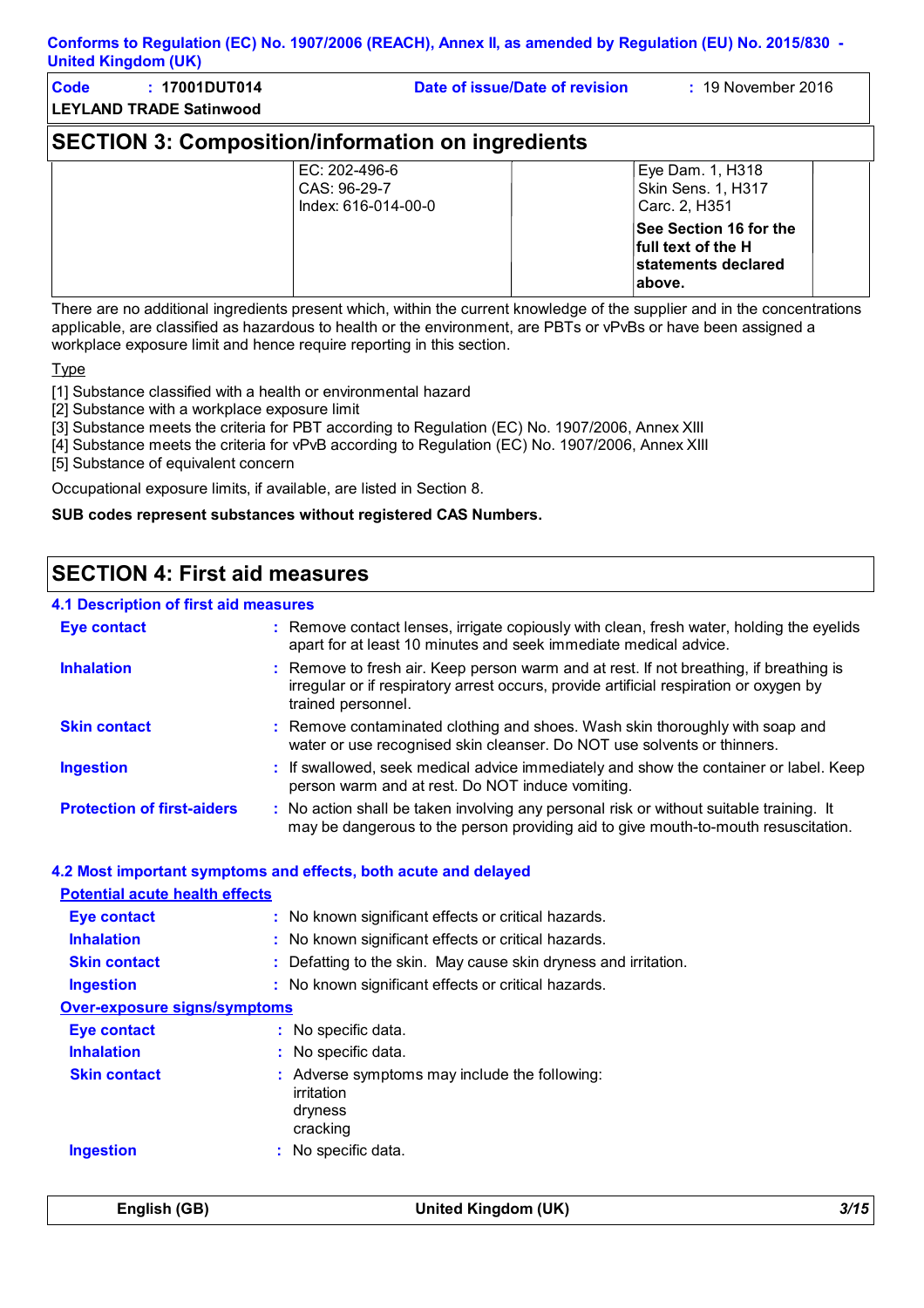| Code<br>$: 17001$ DUT014<br><b>LEYLAND TRADE Satinwood</b> | Date of issue/Date of revision | $\div$ 19 November 2016 |
|------------------------------------------------------------|--------------------------------|-------------------------|
| <b>SECTION 4: First aid measures</b>                       |                                |                         |

| $\sim$ בס ווסטון דו ווטג מומ            |                                                                                                                                |
|-----------------------------------------|--------------------------------------------------------------------------------------------------------------------------------|
|                                         | 4.3 Indication of any immediate medical attention and special treatment needed                                                 |
| <b>Notes to physician</b>               | : Treat symptomatically. Contact poison treatment specialist immediately if large<br>quantities have been ingested or inhaled. |
| <b>Specific treatments</b>              | : No specific treatment.                                                                                                       |
| <b>SECTION 5: Firefighting measures</b> |                                                                                                                                |

| 5.1 Extinguishing media                                   |                                                                                                                                                                                                                                                                                                                                                                       |  |  |  |
|-----------------------------------------------------------|-----------------------------------------------------------------------------------------------------------------------------------------------------------------------------------------------------------------------------------------------------------------------------------------------------------------------------------------------------------------------|--|--|--|
| <b>Suitable extinguishing</b><br>media                    | : Use dry chemical, $CO2$ , water spray (fog) or foam.                                                                                                                                                                                                                                                                                                                |  |  |  |
| <b>Unsuitable extinguishing</b><br>media                  | : Do not use water jet.                                                                                                                                                                                                                                                                                                                                               |  |  |  |
| 5.2 Special hazards arising from the substance or mixture |                                                                                                                                                                                                                                                                                                                                                                       |  |  |  |
| <b>Hazards from the</b><br>substance or mixture           | : Flammable liquid and vapour. In a fire or if heated, a pressure increase will occur<br>and the container may burst, with the risk of a subsequent explosion. Runoff to sewer<br>may create fire or explosion hazard.                                                                                                                                                |  |  |  |
| <b>Hazardous combustion</b><br>products                   | : Decomposition products may include the following materials:<br>carbon dioxide<br>carbon monoxide<br>metal oxide/oxides                                                                                                                                                                                                                                              |  |  |  |
| <b>5.3 Advice for firefighters</b>                        |                                                                                                                                                                                                                                                                                                                                                                       |  |  |  |
| fighters                                                  | Special precautions for fire-: Promptly isolate the scene by removing all persons from the vicinity of the incident if<br>there is a fire. No action shall be taken involving any personal risk or without suitable<br>training. Move containers from fire area if this can be done without risk. Use water<br>spray to keep fire-exposed containers cool.            |  |  |  |
| <b>Special protective</b><br>equipment for fire-fighters  | : Fire-fighters should wear appropriate protective equipment and self-contained<br>breathing apparatus (SCBA) with a full face-piece operated in positive pressure<br>mode. Clothing for fire-fighters (including helmets, protective boots and gloves)<br>conforming to European standard EN 469 will provide a basic level of protection for<br>chemical incidents. |  |  |  |

# **SECTION 6: Accidental release measures**

**6.1 Personal precautions, protective equipment and emergency procedures**

| For non-emergency<br>personnel          |    | : No action shall be taken involving any personal risk or without suitable training.<br>Evacuate surrounding areas. Keep unnecessary and unprotected personnel from<br>entering. Do not touch or walk through spilt material. Shut off all ignition sources.<br>No flares, smoking or flames in hazard area. Avoid breathing vapour or mist.<br>Provide adequate ventilation. Wear appropriate respirator when ventilation is<br>inadequate. Put on appropriate personal protective equipment. |
|-----------------------------------------|----|------------------------------------------------------------------------------------------------------------------------------------------------------------------------------------------------------------------------------------------------------------------------------------------------------------------------------------------------------------------------------------------------------------------------------------------------------------------------------------------------|
| For emergency responders                | ÷. | If specialised clothing is required to deal with the spillage, take note of any<br>information in Section 8 on suitable and unsuitable materials. See also the<br>information in "For non-emergency personnel".                                                                                                                                                                                                                                                                                |
| <b>6.2 Environmental</b><br>precautions |    | : Avoid dispersal of spilt material and runoff and contact with soil, waterways, drains<br>and sewers. Inform the relevant authorities if the product has caused environmental<br>pollution (sewers, waterways, soil or air).                                                                                                                                                                                                                                                                  |

#### **6.3 Methods and material for containment and cleaning up**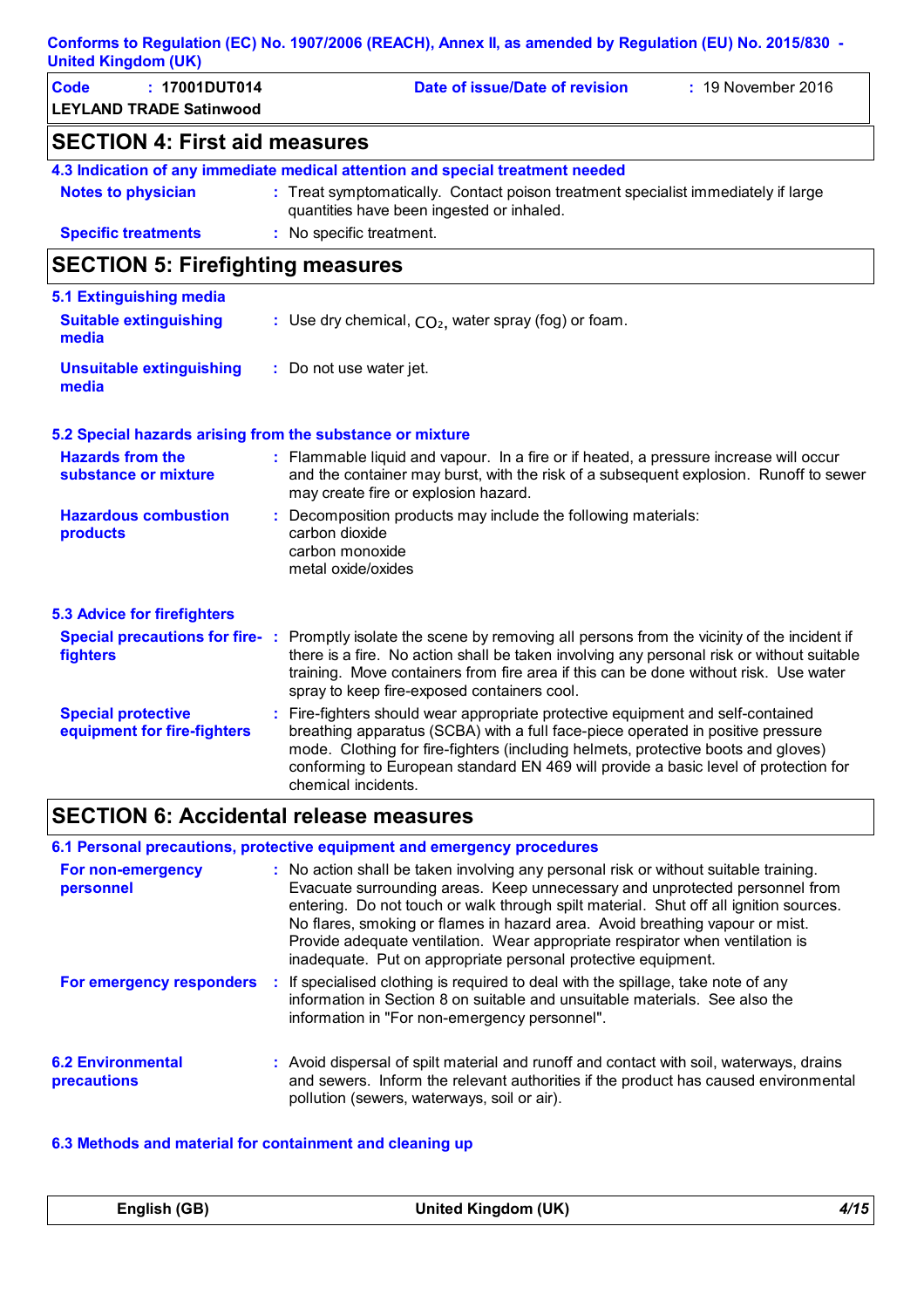| Code | : 17001DUT014                  | Date of issue/Date of revision | $\div$ 19 November 2016 |
|------|--------------------------------|--------------------------------|-------------------------|
|      | <b>LEYLAND TRADE Satinwood</b> |                                |                         |

# **SECTION 6: Accidental release measures**

| <b>Small spill</b>                               | : Stop leak if without risk. Move containers from spill area. Use spark-proof tools and<br>explosion-proof equipment. Dilute with water and mop up if water-soluble.<br>Alternatively, or if water-insoluble, absorb with an inert dry material and place in an<br>appropriate waste disposal container. Dispose of via a licensed waste disposal<br>contractor.                                                                                                                                                                                                                                                                                           |
|--------------------------------------------------|------------------------------------------------------------------------------------------------------------------------------------------------------------------------------------------------------------------------------------------------------------------------------------------------------------------------------------------------------------------------------------------------------------------------------------------------------------------------------------------------------------------------------------------------------------------------------------------------------------------------------------------------------------|
| <b>Large spill</b>                               | : Stop leak if without risk. Move containers from spill area. Use spark-proof tools and<br>explosion-proof equipment. Approach the release from upwind. Prevent entry into<br>sewers, water courses, basements or confined areas. Wash spillages into an<br>effluent treatment plant or proceed as follows. Contain and collect spillage with non-<br>combustible, absorbent material e.g. sand, earth, vermiculite or diatomaceous earth<br>and place in container for disposal according to local regulations. Dispose of via a<br>licensed waste disposal contractor. Contaminated absorbent material may pose the<br>same hazard as the spilt product. |
| <b>6.4 Reference to other</b><br><b>sections</b> | : See Section 1 for emergency contact information.<br>See Section 8 for information on appropriate personal protective equipment.<br>See Section 13 for additional waste treatment information.                                                                                                                                                                                                                                                                                                                                                                                                                                                            |

# **SECTION 7: Handling and storage**

The information in this section contains generic advice and guidance. The list of Identified Uses in Section 1 should be consulted for any available use-specific information provided in the Exposure Scenario(s).

#### **7.1 Precautions for safe handling**

| <b>Protective measures</b>                       | : Put on appropriate personal protective equipment (see Section 8). Eating, drinking<br>and smoking should be prohibited in areas where this material is handled, stored and<br>processed. Workers should wash hands and face before eating, drinking and<br>smoking. Remove contaminated clothing and protective equipment before entering<br>eating areas. Do not ingest. Avoid contact with eyes, skin and clothing. Avoid<br>breathing vapour or mist. Use only with adequate ventilation. Wear appropriate<br>respirator when ventilation is inadequate. Do not enter storage areas and confined<br>spaces unless adequately ventilated. Keep in the original container or an approved<br>alternative made from a compatible material, kept tightly closed when not in use.<br>Store and use away from heat, sparks, open flame or any other ignition source. Use<br>explosion-proof electrical (ventilating, lighting and material handling) equipment. Use<br>non-sparking tools. Take precautionary measures against electrostatic discharges.<br>To avoid fire or explosion, dissipate static electricity during transfer by earthing and<br>bonding containers and equipment before transferring material. Empty containers<br>retain product residue and can be hazardous. Do not reuse container. |
|--------------------------------------------------|---------------------------------------------------------------------------------------------------------------------------------------------------------------------------------------------------------------------------------------------------------------------------------------------------------------------------------------------------------------------------------------------------------------------------------------------------------------------------------------------------------------------------------------------------------------------------------------------------------------------------------------------------------------------------------------------------------------------------------------------------------------------------------------------------------------------------------------------------------------------------------------------------------------------------------------------------------------------------------------------------------------------------------------------------------------------------------------------------------------------------------------------------------------------------------------------------------------------------------------------------------------------------------------------------------------|
|                                                  | Materials such as cleaning rags, paper wipes and protective clothing, which are<br>contaminated with the product may spontaneously self-ignite some hours later. To<br>avoid the risks of fires, all contaminated materials should be stored in purpose-built<br>containers or in metal containers with tight-fitting, self-closing lids. Contaminated<br>materials should be removed from the workplace at the end of each working day and<br>be stored outside.                                                                                                                                                                                                                                                                                                                                                                                                                                                                                                                                                                                                                                                                                                                                                                                                                                             |
| <b>Advice on general</b><br>occupational hygiene | : Eating, drinking and smoking should be prohibited in areas where this material is<br>handled, stored and processed. Workers should wash hands and face before eating,<br>drinking and smoking. Remove contaminated clothing and protective equipment<br>before entering eating areas. See also Section 8 for additional information on<br>hygiene measures.                                                                                                                                                                                                                                                                                                                                                                                                                                                                                                                                                                                                                                                                                                                                                                                                                                                                                                                                                 |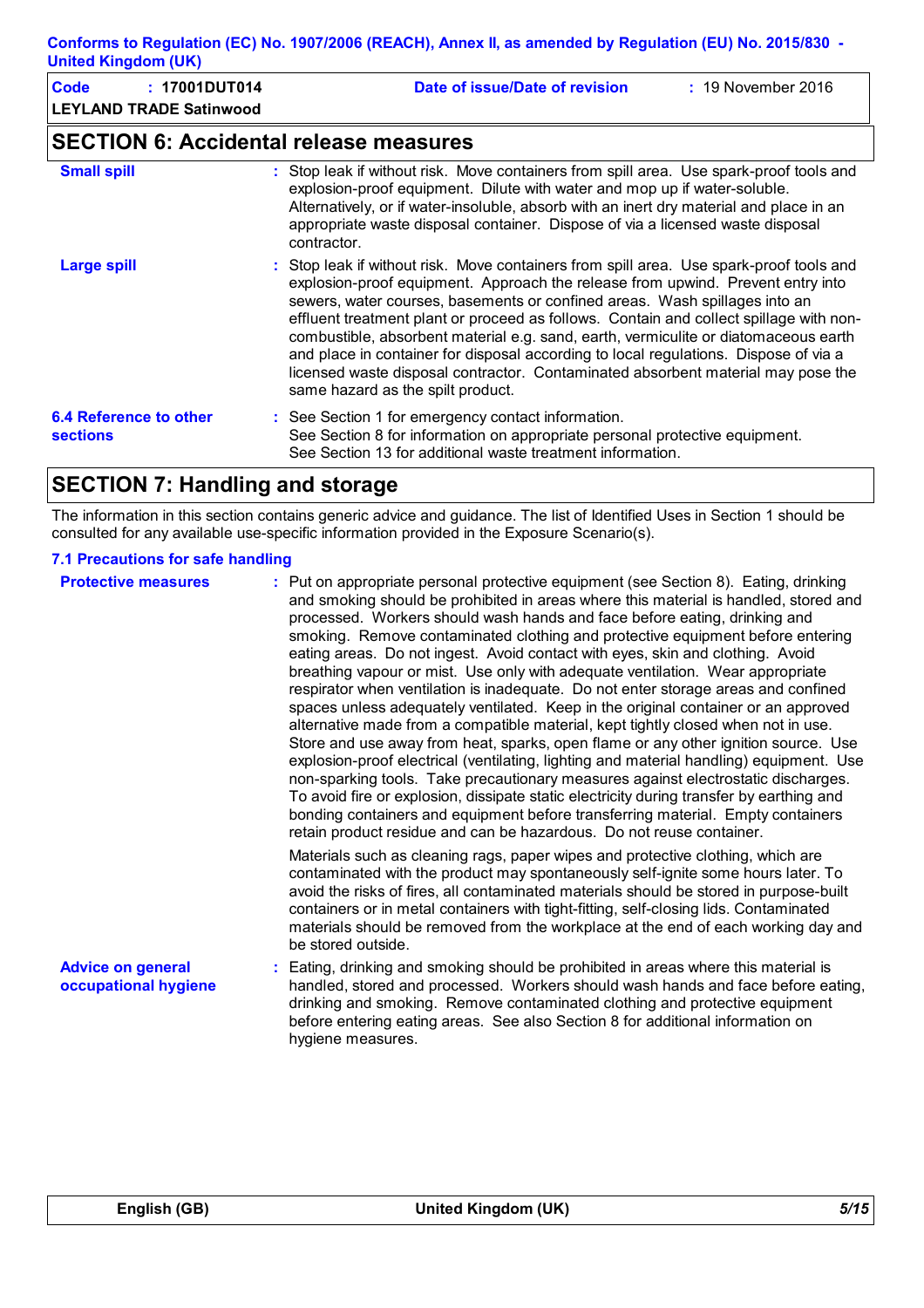| $OPTATIAL$ $\overline{7}$ . Heighlines and atamasia |                                |                         |
|-----------------------------------------------------|--------------------------------|-------------------------|
| <b>LEYLAND TRADE Satinwood</b>                      |                                |                         |
| Code<br>$: 17001$ DUT014                            | Date of issue/Date of revision | $\div$ 19 November 2016 |

### **SECTION 7: Handling and storage**

| <b>7.2 Conditions for safe</b><br>storage, including any<br><i>incompatibilities</i> | : Storage temperature: 5 to $25^{\circ}$ C (41 to $77^{\circ}$ F). Store in accordance with local<br>regulations. Store in a segregated and approved area. Store in original container<br>protected from direct sunlight in a dry, cool and well-ventilated area, away from<br>incompatible materials (see Section 10) and food and drink. Eliminate all ignition<br>sources. Separate from oxidizing materials. Keep container tightly closed and<br>sealed until ready for use. Containers that have been opened must be carefully<br>resealed and kept upright to prevent leakage. Do not store in unlabelled containers.<br>Use appropriate containment to avoid environmental contamination. |
|--------------------------------------------------------------------------------------|---------------------------------------------------------------------------------------------------------------------------------------------------------------------------------------------------------------------------------------------------------------------------------------------------------------------------------------------------------------------------------------------------------------------------------------------------------------------------------------------------------------------------------------------------------------------------------------------------------------------------------------------------------------------------------------------------|
| 7.3 Specific end use(s)                                                              |                                                                                                                                                                                                                                                                                                                                                                                                                                                                                                                                                                                                                                                                                                   |
| <b>Recommendations</b>                                                               | $:$ Not available.                                                                                                                                                                                                                                                                                                                                                                                                                                                                                                                                                                                                                                                                                |
| <b>Industrial sector specific</b><br><b>solutions</b>                                | $:$ Not available.                                                                                                                                                                                                                                                                                                                                                                                                                                                                                                                                                                                                                                                                                |

### **SECTION 8: Exposure controls/personal protection**

The information in this section contains generic advice and guidance. The list of Identified Uses in Section 1 should be consulted for any available use-specific information provided in the Exposure Scenario(s).

#### **8.1 Control parameters**

#### **Occupational exposure limits**

No exposure limit value known.

**Recommended monitoring procedures :** If this product contains ingredients with exposure limits, personal, workplace atmosphere or biological monitoring may be required to determine the effectiveness of the ventilation or other control measures and/or the necessity to use respiratory protective equipment. Reference should be made to monitoring standards, such as the following: European Standard EN 689 (Workplace atmospheres - Guidance for the assessment of exposure by inhalation to chemical agents for comparison with limit values and measurement strategy) European Standard EN 14042 (Workplace atmospheres - Guide for the application and use of procedures for the assessment of exposure to chemical and biological agents) European Standard EN 482 (Workplace atmospheres - General requirements for the performance of procedures for the measurement of chemical agents) Reference to national guidance documents for methods for the determination of hazardous substances will also be required.

#### **DNELs**

| <b>Product/ingredient name</b> | <b>Type</b> | <b>Exposure</b>         | <b>Value</b>                   | <b>Population</b> | <b>Effects</b> |
|--------------------------------|-------------|-------------------------|--------------------------------|-------------------|----------------|
| 2-butanone oxime               | <b>DNEL</b> | Long term<br>Inhalation | $9 \text{ mg/m}^3$             | Workers           | Systemic       |
|                                | <b>DNEL</b> | Long term<br>Inhalation | 3.33 mg/m <sup>3</sup> Workers |                   | Local          |
|                                | <b>DNEL</b> | Long term Dermal        | 1.3 mg/kg<br>bw/day            | Workers           | Systemic       |
|                                | <b>DNEL</b> | Short term Dermal       | $2.5 \text{ mg/kg}$<br>bw/day  | Workers           | Systemic       |
|                                | <b>DNEL</b> | Long term<br>Inhalation | $2.7 \text{ mg/m}^3$           | Consumers         | Systemic       |
|                                | <b>DNEL</b> | Long term<br>Inhalation | $2 \text{ mg/m}^3$             | Consumers         | Local          |
|                                | <b>DNEL</b> | Long term Dermal        | $0.78$ mg/<br>kg bw/day        | Consumers         | Systemic       |
|                                | <b>DNEL</b> | Short term Dermal       | $1.5$ mg/kg<br>bw/day          | Consumers         | Systemic       |
| English (GB)                   |             | United Kingdom (UK)     |                                |                   | 6/15           |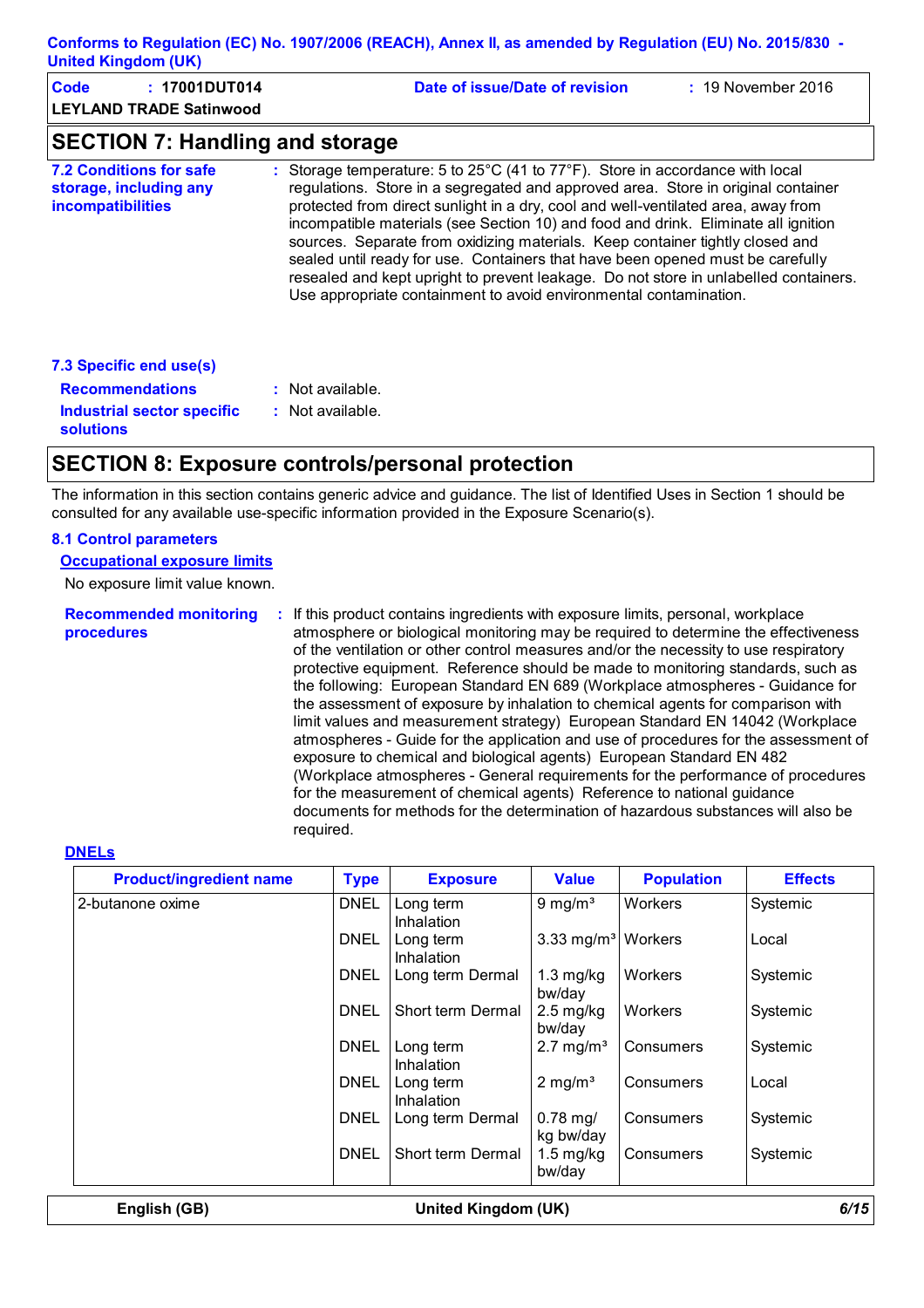| Code | $: 17001$ DUT014 | Date of issue/Date of revision | : 19 November 2016 |  |  |
|------|------------------|--------------------------------|--------------------|--|--|
|      | .                |                                |                    |  |  |

#### **LEYLAND TRADE Satinwood**

# **SECTION 8: Exposure controls/personal protection**

#### **PNECs**

| <b>Product/ingredient name</b> | <b>T</b> vpe | <b>Compartment Detail</b>         | <b>Value</b>                              | <b>Method Detail</b>                                   |
|--------------------------------|--------------|-----------------------------------|-------------------------------------------|--------------------------------------------------------|
| l 2-butanone oxime             |              | I Fresh water<br>Sewage Treatment | $ 0.256 \text{ mg} $<br>$177 \text{ mgl}$ | <b>Assessment Factors</b><br><b>Assessment Factors</b> |
|                                |              | <b>Plant</b>                      |                                           |                                                        |

| <b>8.2 Exposure controls</b>               |                                                                                                                                                                                                                                                                                                                                                                                                                                                                                                                                                                                                                                                                                                                                                                                                                                                                                                                                                                                          |
|--------------------------------------------|------------------------------------------------------------------------------------------------------------------------------------------------------------------------------------------------------------------------------------------------------------------------------------------------------------------------------------------------------------------------------------------------------------------------------------------------------------------------------------------------------------------------------------------------------------------------------------------------------------------------------------------------------------------------------------------------------------------------------------------------------------------------------------------------------------------------------------------------------------------------------------------------------------------------------------------------------------------------------------------|
| <b>Appropriate engineering</b><br>controls | : Use only with adequate ventilation. Use process enclosures, local exhaust<br>ventilation or other engineering controls to keep worker exposure to airborne<br>contaminants below any recommended or statutory limits. The engineering controls<br>also need to keep gas, vapour or dust concentrations below any lower explosive<br>limits. Use explosion-proof ventilation equipment.                                                                                                                                                                                                                                                                                                                                                                                                                                                                                                                                                                                                 |
| <b>Individual protection measures</b>      |                                                                                                                                                                                                                                                                                                                                                                                                                                                                                                                                                                                                                                                                                                                                                                                                                                                                                                                                                                                          |
| <b>Hygiene measures</b>                    | : Wash hands, forearms and face thoroughly after handling chemical products, before<br>eating, smoking and using the lavatory and at the end of the working period.<br>Appropriate techniques should be used to remove potentially contaminated clothing.<br>Wash contaminated clothing before reusing. Ensure that eyewash stations and<br>safety showers are close to the workstation location.                                                                                                                                                                                                                                                                                                                                                                                                                                                                                                                                                                                        |
| <b>Eye/face protection</b>                 | Safety glasses with side shields.                                                                                                                                                                                                                                                                                                                                                                                                                                                                                                                                                                                                                                                                                                                                                                                                                                                                                                                                                        |
| <b>Skin protection</b>                     |                                                                                                                                                                                                                                                                                                                                                                                                                                                                                                                                                                                                                                                                                                                                                                                                                                                                                                                                                                                          |
| <b>Hand protection</b>                     | : Chemical-resistant, impervious gloves complying with an approved standard should<br>be worn at all times when handling chemical products if a risk assessment indicates<br>this is necessary. Considering the parameters specified by the glove manufacturer,<br>check during use that the gloves are still retaining their protective properties. It<br>should be noted that the time to breakthrough for any glove material may be<br>different for different glove manufacturers. In the case of mixtures, consisting of<br>several substances, the protection time of the gloves cannot be accurately estimated.<br>When prolonged or frequently repeated contact may occur, a glove with a protection<br>class of 6 (breakthrough time greater than 480 minutes according to EN 374) is<br>recommended. When only brief contact is expected, a glove with a protection class<br>of 2 or higher (breakthrough time greater than 30 minutes according to EN 374) is<br>recommended. |
| <b>Gloves</b>                              | For prolonged or repeated handling, use the following type of gloves:                                                                                                                                                                                                                                                                                                                                                                                                                                                                                                                                                                                                                                                                                                                                                                                                                                                                                                                    |
|                                            | Recommended: nitrile rubber                                                                                                                                                                                                                                                                                                                                                                                                                                                                                                                                                                                                                                                                                                                                                                                                                                                                                                                                                              |
| <b>Body protection</b>                     | Personal protective equipment for the body should be selected based on the task<br>being performed and the risks involved and should be approved by a specialist<br>before handling this product. When there is a risk of ignition from static electricity,<br>wear anti-static protective clothing. For the greatest protection from static<br>discharges, clothing should include anti-static overalls, boots and gloves. Refer to<br>European Standard EN 1149 for further information on material and design<br>requirements and test methods.                                                                                                                                                                                                                                                                                                                                                                                                                                       |
| <b>Other skin protection</b>               | Appropriate footwear and any additional skin protection measures should be<br>selected based on the task being performed and the risks involved and should be<br>approved by a specialist before handling this product.                                                                                                                                                                                                                                                                                                                                                                                                                                                                                                                                                                                                                                                                                                                                                                  |
| <b>Respiratory protection</b>              | Respirator selection must be based on known or anticipated exposure levels, the<br>hazards of the product and the safe working limits of the selected respirator. If<br>workers are exposed to concentrations above the exposure limit, they must use<br>appropriate, certified respirators. Use a properly fitted, air-purifying or air-fed<br>respirator complying with an approved standard if a risk assessment indicates this is<br>necessary. Filter type: organic vapour (Type A) and particulate filter P3                                                                                                                                                                                                                                                                                                                                                                                                                                                                       |
|                                            |                                                                                                                                                                                                                                                                                                                                                                                                                                                                                                                                                                                                                                                                                                                                                                                                                                                                                                                                                                                          |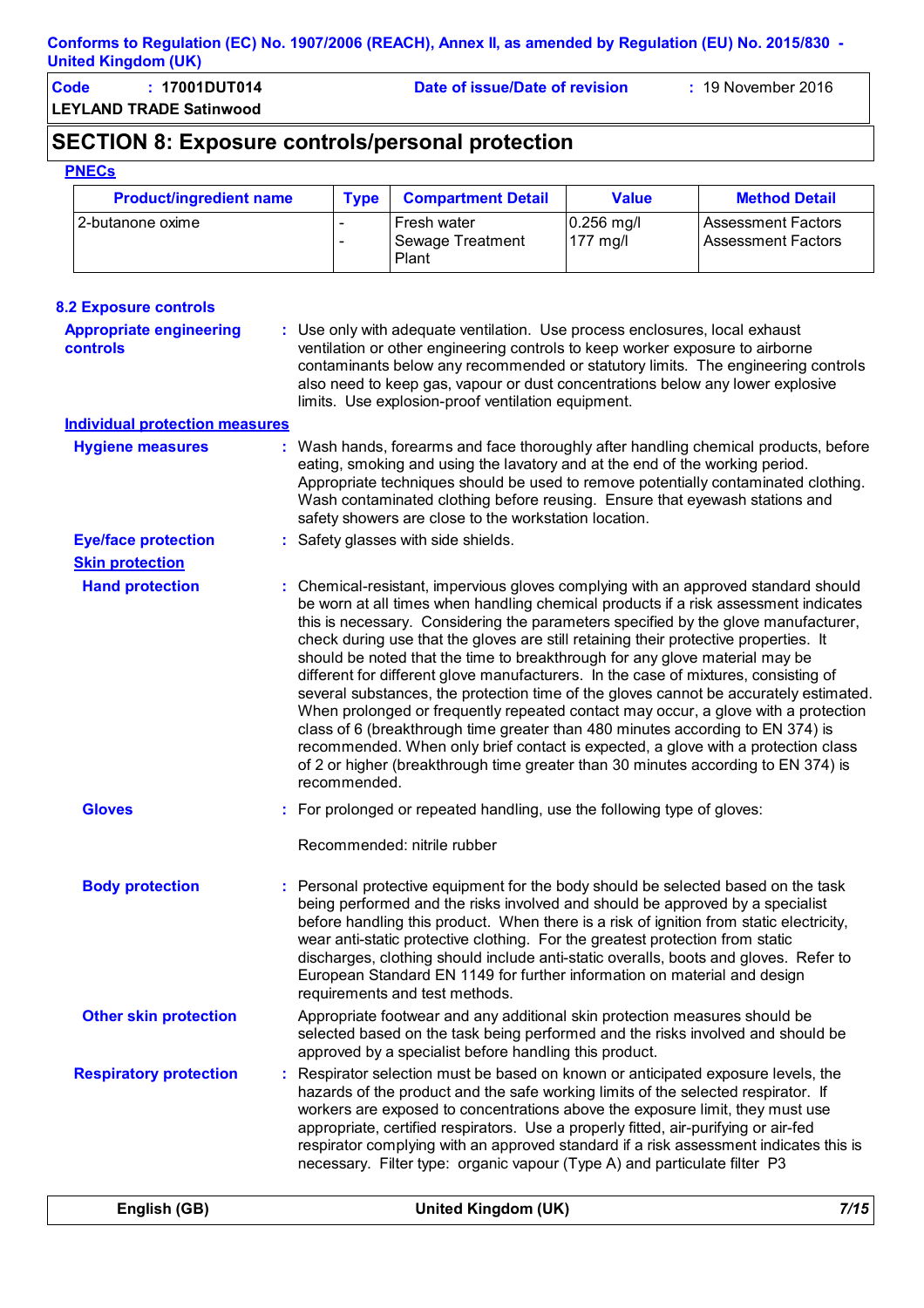|                            | Conforms to Regulation (EC) No. 1907/2006 (REACH), Annex II, as amended by Regulation (EU) No. 2015/830 - |
|----------------------------|-----------------------------------------------------------------------------------------------------------|
| <b>United Kingdom (UK)</b> |                                                                                                           |

| <b>Code</b> | $: 17001$ DUT014               | Date of issue/Date of revision | $: 19$ November 2016 |
|-------------|--------------------------------|--------------------------------|----------------------|
|             | <b>LEYLAND TRADE Satinwood</b> |                                |                      |

### **SECTION 8: Exposure controls/personal protection**

**Environmental exposure controls :** Emissions from ventilation or work process equipment should be checked to ensure they comply with the requirements of environmental protection legislation. In some cases, fume scrubbers, filters or engineering modifications to the process equipment will be necessary to reduce emissions to acceptable levels.

# **SECTION 9: Physical and chemical properties**

| 9.1 Information on basic physical and chemical properties           |                                                                                                                                                                                          |
|---------------------------------------------------------------------|------------------------------------------------------------------------------------------------------------------------------------------------------------------------------------------|
| <b>Appearance</b>                                                   |                                                                                                                                                                                          |
| <b>Physical state</b>                                               | $:$ Liquid.                                                                                                                                                                              |
| <b>Colour</b>                                                       | : Various                                                                                                                                                                                |
| <b>Odour</b>                                                        | : Hydrocarbon. [Slight]                                                                                                                                                                  |
| <b>Odour threshold</b>                                              | : Not available.                                                                                                                                                                         |
| pH                                                                  | $:$ insoluble in water.                                                                                                                                                                  |
| <b>Melting point/freezing point</b>                                 | : May start to solidify at the following temperature: $0^{\circ}$ C (32 $^{\circ}$ F) This is based on<br>data for the following ingredient: water. Weighted average: -41.62°C (-42.9°F) |
| Initial boiling point and boiling<br>range                          | $: 145^{\circ}$ C                                                                                                                                                                        |
| <b>Flash point</b>                                                  | : Closed cup: 44°C                                                                                                                                                                       |
| <b>Evaporation rate</b>                                             | Highest known value: 0.14 (Hydrocarbons, C9-C11, n-alkanes, isoalkanes,<br>cyclics, <2% aromatics) Weighted average: 0.11compared with butyl acetate                                     |
| <b>Material supports combustion.</b>                                | $:$ Yes.                                                                                                                                                                                 |
| <b>Flammability (solid, gas)</b>                                    | : liquid                                                                                                                                                                                 |
| <b>Upper/lower flammability or</b><br>explosive limits              | : Lower: $0.67\%$<br>Upper: 5.87%                                                                                                                                                        |
| <b>Vapour pressure</b>                                              | : Highest known value: 3.2 kPa (23.8 mm Hg) (at 20°C) (water). Weighted<br>average: 1.21 kPa (9.08 mm Hg) (at 20°C)                                                                      |
| <b>Vapour density</b>                                               | : Highest known value: 4.5 (Air = 1) (Distillates (petroleum), hydrotreated light).                                                                                                      |
| <b>Relative density</b>                                             | : 1.34                                                                                                                                                                                   |
| <b>Solubility(ies)</b>                                              | : Insoluble in the following materials: cold water.                                                                                                                                      |
| <b>Partition coefficient: n-octanol/ :</b> Not applicable.<br>water |                                                                                                                                                                                          |
| <b>Auto-ignition temperature</b>                                    | : Lowest known value: >220°C (>428°F) (Distillates (petroleum), hydrotreated<br>light).                                                                                                  |
| <b>Decomposition temperature</b>                                    | : Stable under recommended storage and handling conditions (see Section 7).                                                                                                              |
| <b>Viscosity</b>                                                    | : Kinematic (room temperature): $>4$ cm <sup>2</sup> /s<br>Kinematic (40 $^{\circ}$ C): >0.21 cm <sup>2</sup> /s                                                                         |
| <b>Viscosity</b>                                                    | $: 60 - 100$ s (ISO 6mm)                                                                                                                                                                 |
| <b>Explosive properties</b>                                         | : Product does not present an explosion hazard.                                                                                                                                          |
| <b>Oxidising properties</b>                                         | : Product does not present an oxidizing hazard.                                                                                                                                          |

#### **9.2 Other information**

No additional information.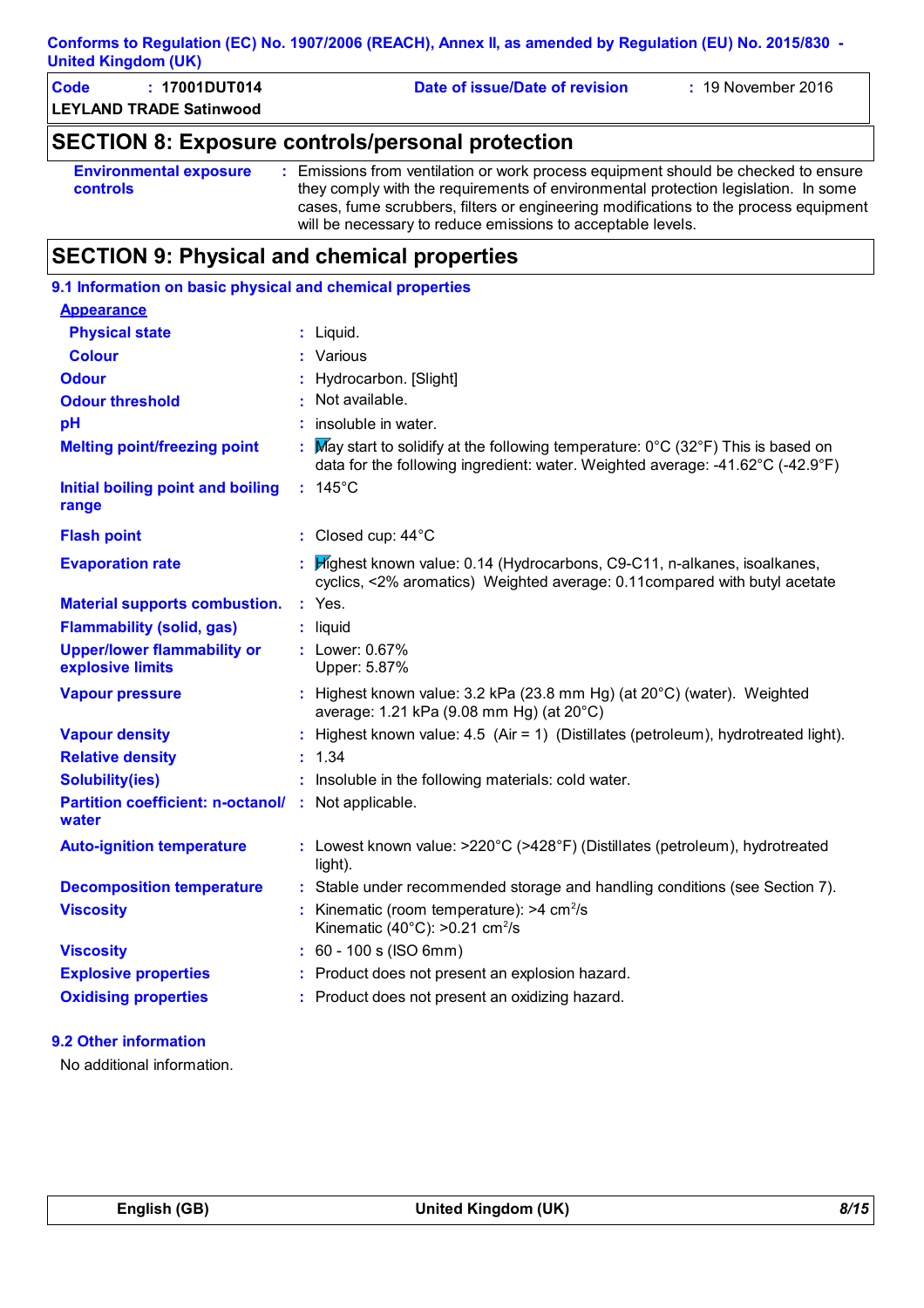| Code | $: 17001$ DUT014               | Date of issue/Date of revision | $: 19$ November 2016 |
|------|--------------------------------|--------------------------------|----------------------|
|      | <b>LEYLAND TRADE Satinwood</b> |                                |                      |

# **SECTION 10: Stability and reactivity**

| <b>10.1 Reactivity</b>                            | : No specific test data related to reactivity available for this product or its ingredients.                                                     |
|---------------------------------------------------|--------------------------------------------------------------------------------------------------------------------------------------------------|
| <b>10.2 Chemical stability</b>                    | : The product is stable.                                                                                                                         |
| <b>10.3 Possibility of</b><br>hazardous reactions | : Under normal conditions of storage and use, hazardous reactions will not occur.                                                                |
| <b>10.4 Conditions to avoid</b>                   | : When exposed to high temperatures may produce hazardous decomposition<br>products.<br>Refer to protective measures listed in sections 7 and 8. |
| 10.5 Incompatible materials                       | : Keep away from the following materials to prevent strong exothermic reactions:<br>oxidising agents, strong alkalis, strong acids.              |
| <b>10.6 Hazardous</b><br>decomposition products   | : Linder normal conditions of storage and use, hazardous decomposition products<br>should not be produced.                                       |

# **SECTION 11: Toxicological information**

#### **11.1 Information on toxicological effects**

#### **Acute toxicity**

| <b>Product/ingredient name</b>                                                 | <b>Result</b>                 | <b>Species</b> | <b>Dose</b>            | <b>Exposure</b> |
|--------------------------------------------------------------------------------|-------------------------------|----------------|------------------------|-----------------|
| titanium dioxide                                                               | LD50 Oral                     | Rat            | $>11$ g/kg             |                 |
| Naphtha (petroleum),<br>hydrotreated heavy                                     | <b>LC50 Inhalation Vapour</b> | Rat            | 8500 mg/m <sup>3</sup> | 4 hours         |
|                                                                                | LD50 Oral                     | Rat            | >6 g/kg                |                 |
| Hydrocarbons, C9-C11, n-<br>alkanes, isoalkanes, cyclics,<br><2% aromatics     | ILD50 Oral                    | Rat            | $>6$ g/kg              |                 |
| Hydrocarbons, C10-C13, n-<br>alkanes, isoalkanes, cyclics,<br>$<$ 2% aromatics | LC50 Inhalation Vapour        | Rat            | 8500 mg/m <sup>3</sup> | 4 hours         |
|                                                                                | LD50 Oral                     | Rat            | $>6$ g/kg              |                 |
| 2-butanone oxime                                                               | LD50 Oral                     | Rat            | 930 mg/kg              |                 |

**Conclusion/Summary :** Not available.

#### **Acute toxicity estimates**

|                              | <b>Route</b>       |                            | <b>ATE value</b> |      |
|------------------------------|--------------------|----------------------------|------------------|------|
| Not available.               |                    |                            |                  |      |
| <b>Irritation/Corrosion</b>  |                    |                            |                  |      |
| <b>Conclusion/Summary</b>    | $:$ Not available. |                            |                  |      |
| <b>Sensitisation</b>         |                    |                            |                  |      |
| <b>Conclusion/Summary</b>    | : Not available.   |                            |                  |      |
| <b>Mutagenicity</b>          |                    |                            |                  |      |
| <b>Conclusion/Summary</b>    | : Not available.   |                            |                  |      |
| <b>Carcinogenicity</b>       |                    |                            |                  |      |
| <b>Conclusion/Summary</b>    | : Not available.   |                            |                  |      |
| <b>Reproductive toxicity</b> |                    |                            |                  |      |
| <b>Conclusion/Summary</b>    | : Not available.   |                            |                  |      |
| English (GB)                 |                    | <b>United Kingdom (UK)</b> |                  | 9/15 |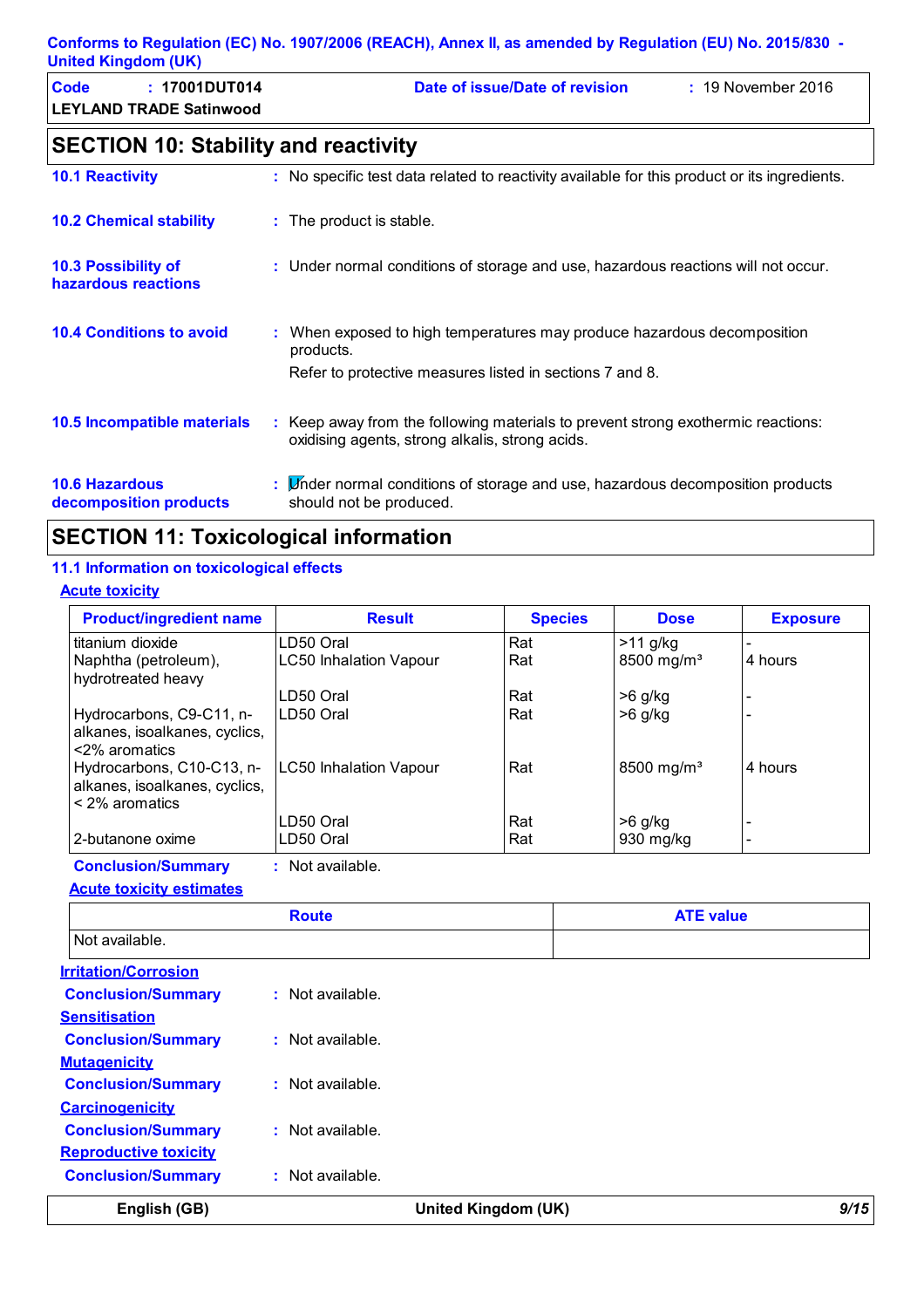| Code | : 17001DUT014                  | Date of issue/Date of revision | $: 19$ November 2016 |
|------|--------------------------------|--------------------------------|----------------------|
|      | <b>LEYLAND TRADE Satinwood</b> |                                |                      |

# **SECTION 11: Toxicological information**

#### **Teratogenicity**

**Conclusion/Summary :** Not available.

**Specific target organ toxicity (single exposure)**

| <b>Product/ingredient name</b>                                           | <b>Category</b> | <b>Route of</b><br>exposure | <b>Target organs</b> |
|--------------------------------------------------------------------------|-----------------|-----------------------------|----------------------|
| Hydrocarbons, C9-C11, n-alkanes, isoalkanes, cyclics,<br>l <2% aromatics | Category 3      | Not applicable.             | Narcotic effects     |

**Specific target organ toxicity (repeated exposure)**

Not available.

#### **Aspiration hazard**

|                                                                             | <b>Product/ingredient name</b>                                                             | <b>Result</b>                                                                          |
|-----------------------------------------------------------------------------|--------------------------------------------------------------------------------------------|----------------------------------------------------------------------------------------|
| Naphtha (petroleum), hydrotreated heavy<br>aromatics                        | Hydrocarbons, C9-C11, n-alkanes, isoalkanes, cyclics, <2%                                  | <b>ASPIRATION HAZARD - Category 1</b><br><b>ASPIRATION HAZARD - Category 1</b>         |
| Distillates (petroleum), hydrotreated light<br>aromatics                    | Hydrocarbons, C10-C13, n-alkanes, isoalkanes, cyclics, < 2%                                | <b>ASPIRATION HAZARD - Category 1</b><br><b>ASPIRATION HAZARD - Category 1</b>         |
| <b>Information on likely</b><br>routes of exposure                          | : Not available.                                                                           |                                                                                        |
| <b>Potential acute health effects</b>                                       |                                                                                            |                                                                                        |
| <b>Inhalation</b>                                                           | : No known significant effects or critical hazards.                                        |                                                                                        |
| <b>Ingestion</b>                                                            | : No known significant effects or critical hazards.                                        |                                                                                        |
| <b>Skin contact</b>                                                         | : Defatting to the skin. May cause skin dryness and irritation.                            |                                                                                        |
| <b>Eye contact</b>                                                          | : No known significant effects or critical hazards.                                        |                                                                                        |
|                                                                             | Symptoms related to the physical, chemical and toxicological characteristics               |                                                                                        |
| <b>Inhalation</b>                                                           | : No specific data.                                                                        |                                                                                        |
| <b>Ingestion</b>                                                            | : No specific data.                                                                        |                                                                                        |
| <b>Skin contact</b>                                                         | : Adverse symptoms may include the following:<br>irritation<br>dryness<br>cracking         |                                                                                        |
| <b>Eye contact</b>                                                          | : No specific data.                                                                        |                                                                                        |
|                                                                             | Delayed and immediate effects as well as chronic effects from short and long-term exposure |                                                                                        |
| <b>Short term exposure</b>                                                  |                                                                                            |                                                                                        |
| <b>Potential immediate</b><br>effects                                       | : Not available.                                                                           |                                                                                        |
| <b>Potential delayed effects</b>                                            | : Not available.                                                                           |                                                                                        |
| <b>Long term exposure</b><br><b>Potential immediate</b><br>effects          | $:$ Not available.                                                                         |                                                                                        |
| <b>Potential delayed effects</b><br><b>Potential chronic health effects</b> | : Not available.                                                                           |                                                                                        |
| Not available.                                                              |                                                                                            |                                                                                        |
|                                                                             |                                                                                            |                                                                                        |
| <b>Conclusion/Summary</b>                                                   | : Not available.                                                                           |                                                                                        |
| <b>General</b>                                                              | or dermatitis.                                                                             | Prolonged or repeated contact can defat the skin and lead to irritation, cracking and/ |
| English (GB)                                                                | <b>United Kingdom (UK)</b>                                                                 | 10/15                                                                                  |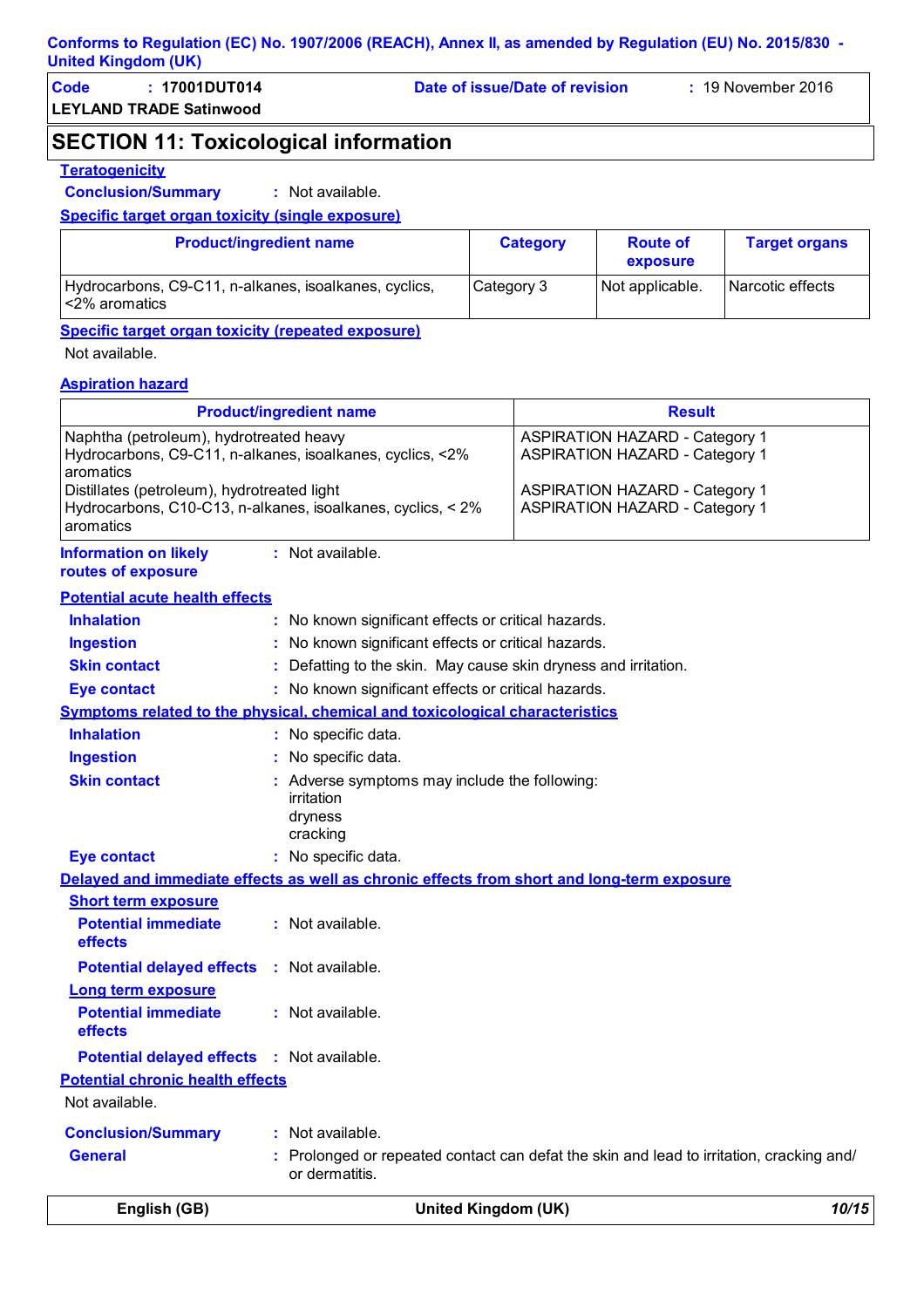| <b>Code</b> | : 17001DUT014                  | Date of issue/Date of revision | 19 November 2016 |
|-------------|--------------------------------|--------------------------------|------------------|
|             | <b>LEYLAND TRADE Satinwood</b> |                                |                  |
|             |                                |                                |                  |

### **SECTION 11: Toxicological information**

| <b>Carcinogenicity</b>       | : No known significant effects or critical hazards. |
|------------------------------|-----------------------------------------------------|
| <b>Mutagenicity</b>          | : No known significant effects or critical hazards. |
| <b>Teratogenicity</b>        | : No known significant effects or critical hazards. |
| <b>Developmental effects</b> | : No known significant effects or critical hazards. |
| <b>Fertility effects</b>     | : No known significant effects or critical hazards. |
| <b>Other information</b>     | : Not available.                                    |

There are no data available on the mixture itself. The mixture has been assessed following the conventional method of the CLP Regulation (EC) No 1272/2008 and is classified for toxicological properties accordingly. See Sections 2 and 3 for details.

Exposure to component solvent vapour concentrations in excess of the stated occupational exposure limit may result in adverse health effects such as mucous membrane and respiratory system irritation and adverse effects on the kidneys, liver and central nervous system. Symptoms and signs include headache, dizziness, fatigue, muscular weakness, drowsiness and, in extreme cases, loss of consciousness.

Solvents may cause some of the above effects by absorption through the skin. Repeated or prolonged contact with the mixture may cause removal of natural fat from the skin, resulting in non-allergic contact dermatitis and absorption through the skin.

If splashed in the eyes, the liquid may cause irritation and reversible damage.

Ingestion may cause nausea, diarrhea and vomiting.

This takes into account, where known, delayed and immediate effects and also chronic effects of components from short-term and long-term exposure by oral, inhalation and dermal routes of exposure and eye contact.

Contains 2-butanone oxime. May produce an allergic reaction.

# **SECTION 12: Ecological information**

#### **12.1 Toxicity**

| Acute LC50 >100 mg/l Fresh water<br>I titanium dioxide<br>I Daphnia - Daphnia magna | <b>Product/ingredient name</b> | <b>Result</b> | <b>Species</b> | <b>Exposure</b> |
|-------------------------------------------------------------------------------------|--------------------------------|---------------|----------------|-----------------|
|                                                                                     |                                |               |                | I48 hours       |

**Conclusion/Summary :** Not available.

#### **12.2 Persistence and degradability**

**Conclusion/Summary :** Not available.

| <b>Product/ingredient name</b>                                              | <b>Aquatic half-life</b> | <b>Photolysis</b> | <b>Biodegradability</b> |
|-----------------------------------------------------------------------------|--------------------------|-------------------|-------------------------|
| Hydrocarbons, C9-C11, n-<br>alkanes, isoalkanes, cyclics,<br>l<2% aromatics |                          |                   | Readily                 |
| Distillates (petroleum),<br>hydrotreated light                              |                          |                   | Readily                 |

#### **12.3 Bioaccumulative potential**

| <b>Product/ingredient name</b>                                               | $LogPow$ | <b>BCF</b> | <b>Potential</b> |
|------------------------------------------------------------------------------|----------|------------|------------------|
| Hydrocarbons, C9-C11, n-<br>alkanes, isoalkanes, cyclics,<br>l <2% aromatics |          | 10 to 2500 | high             |
| Distillates (petroleum),<br>hydrotreated light                               |          | 159        | l low            |
| 2-butanone oxime                                                             | 0.63     | 5.01       | low              |

#### **12.4 Mobility in soil**

| English (GB) | United Kingdom (UK) | 11/15 |
|--------------|---------------------|-------|
|--------------|---------------------|-------|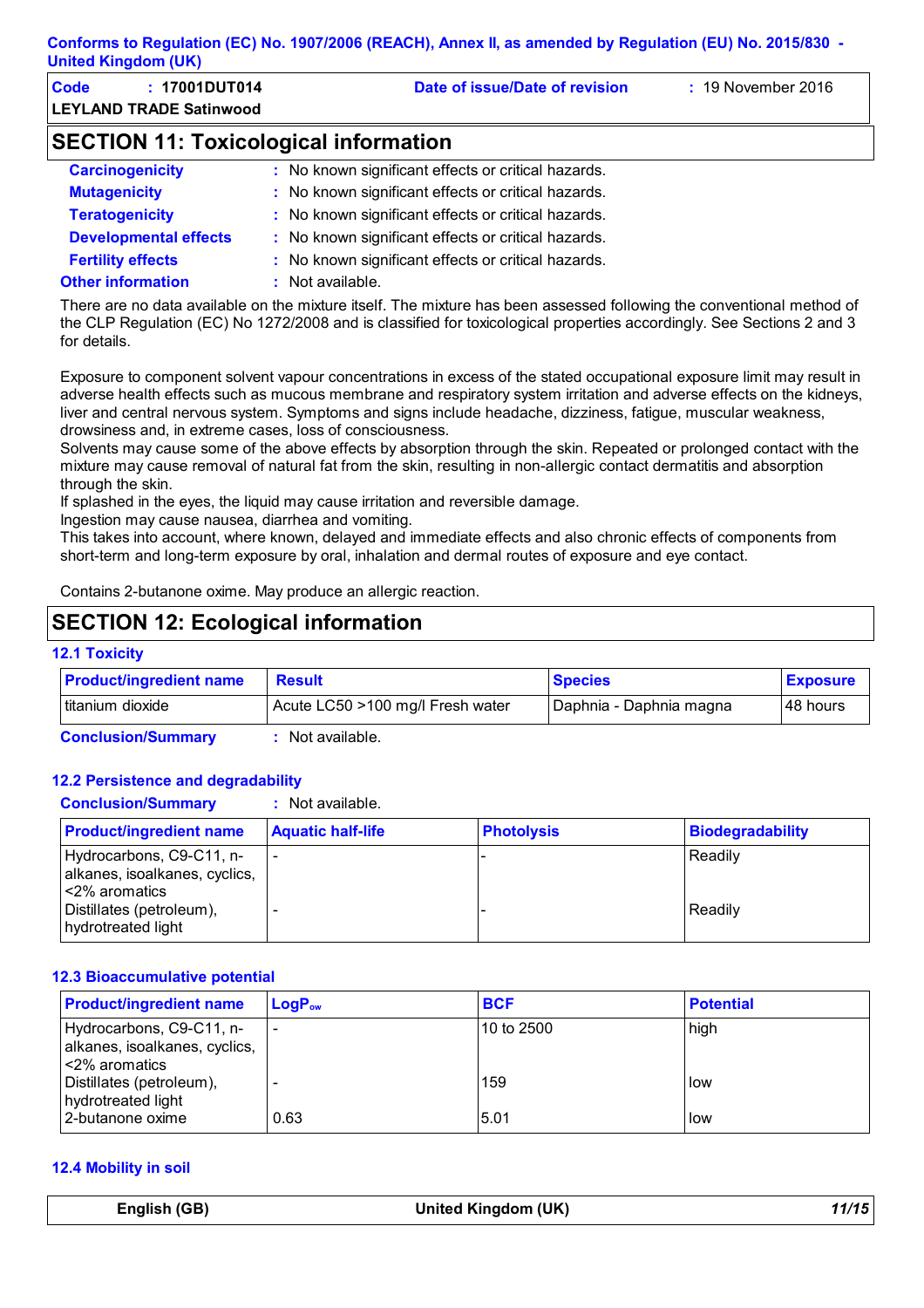| Code | : 17001DUT014<br><b>LEYLAND TRADE Satinwood</b> | Date of issue/Date of revision | $: 19$ November 2016 |
|------|-------------------------------------------------|--------------------------------|----------------------|
|      |                                                 |                                |                      |

# **SECTION 12: Ecological information**

| <b>Soil/water partition</b><br><b>coefficient (Koc)</b> | $:$ Not available. |
|---------------------------------------------------------|--------------------|
| <b>Mobility</b>                                         | : Not available.   |

| 12.5 Results of PBT and vPvB assessment |                   |  |  |
|-----------------------------------------|-------------------|--|--|
| <b>PBT</b>                              | : Not applicable. |  |  |
| <b>vPvB</b>                             | : Not applicable. |  |  |

**12.6 Other adverse effects** : No known significant effects or critical hazards.

### **SECTION 13: Disposal considerations**

The information in this section contains generic advice and guidance. The list of Identified Uses in Section 1 should be consulted for any available use-specific information provided in the Exposure Scenario(s).

#### **13.1 Waste treatment methods**

#### **Product**

| <b>Methods of disposal</b> | : The generation of waste should be avoided or minimised wherever possible.<br>Disposal of this product, solutions and any by-products should at all times comply<br>with the requirements of environmental protection and waste disposal legislation and<br>any regional local authority requirements. Dispose of surplus and non-recyclable<br>products via a licensed waste disposal contractor. Waste should not be disposed of<br>untreated to the sewer unless fully compliant with the requirements of all authorities<br>with jurisdiction. |
|----------------------------|-----------------------------------------------------------------------------------------------------------------------------------------------------------------------------------------------------------------------------------------------------------------------------------------------------------------------------------------------------------------------------------------------------------------------------------------------------------------------------------------------------------------------------------------------------|
|                            |                                                                                                                                                                                                                                                                                                                                                                                                                                                                                                                                                     |

**Hazardous waste :** Yes.

#### **European waste catalogue (EWC)**

| <b>Waste code</b>          | <b>Waste designation</b>                                                                                                                                                                                                                                                                                                                                                                                                                                                                                                                                      |
|----------------------------|---------------------------------------------------------------------------------------------------------------------------------------------------------------------------------------------------------------------------------------------------------------------------------------------------------------------------------------------------------------------------------------------------------------------------------------------------------------------------------------------------------------------------------------------------------------|
| 08 01 11*                  | waste paint and varnish containing organic solvents or other hazardous substances                                                                                                                                                                                                                                                                                                                                                                                                                                                                             |
| <b>Packaging</b>           |                                                                                                                                                                                                                                                                                                                                                                                                                                                                                                                                                               |
| <b>Methods of disposal</b> | : The generation of waste should be avoided or minimised wherever possible. Waste<br>packaging should be recycled. Incineration or landfill should only be considered<br>when recycling is not feasible.                                                                                                                                                                                                                                                                                                                                                      |
| <b>Type of packaging</b>   | European waste catalogue (EWC)                                                                                                                                                                                                                                                                                                                                                                                                                                                                                                                                |
| Container                  | 15 01 04<br>metallic packaging                                                                                                                                                                                                                                                                                                                                                                                                                                                                                                                                |
| <b>Special precautions</b> | : This material and its container must be disposed of in a safe way. Care should be<br>taken when handling emptied containers that have not been cleaned or rinsed out.<br>Empty containers or liners may retain some product residues. Vapour from product<br>residues may create a highly flammable or explosive atmosphere inside the<br>container. Do not cut, weld or grind used containers unless they have been cleaned<br>thoroughly internally. Avoid dispersal of spilt material and runoff and contact with<br>soil, waterways, drains and sewers. |

# **14. Transport information**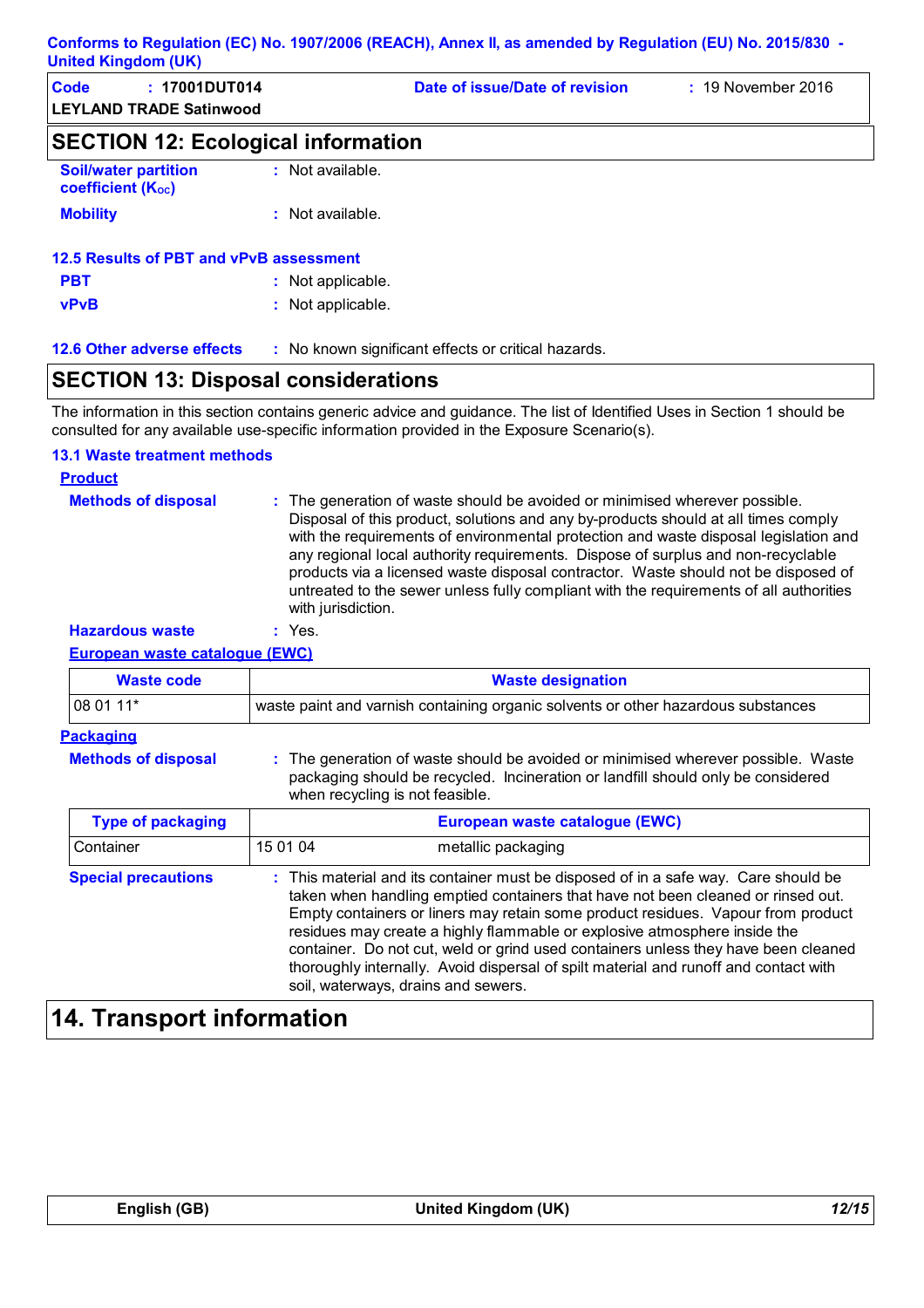**LEYLAND TRADE Satinwood**

**Code : 17001DUT014 Date of issue/Date of revision :** 19 November 2016

```
14. Transport information
```

|                                              | <b>ADR/RID</b>  | <b>ADN</b>      | <b>IMDG</b>     | <b>IATA</b>     |
|----------------------------------------------|-----------------|-----------------|-----------------|-----------------|
| 14.1 UN number                               | <b>UN1263</b>   | <b>UN1263</b>   | <b>UN1263</b>   | <b>UN1263</b>   |
| 14.2 UN proper<br>shipping name              | <b>PAINT</b>    | <b>PAINT</b>    | <b>PAINT</b>    | <b>PAINT</b>    |
| <b>14.3 Transport</b><br>hazard class(es)    | 3               | 3               | 3               | 3               |
| <b>14.4 Packing group</b>                    | III             | III             | Ш               | Ш               |
| 14.5<br>Environmental<br>hazards             | No.             | No.             | No.             | No.             |
| <b>Marine pollutant</b><br><b>substances</b> | Not applicable. | Not applicable. | Not applicable. | Not applicable. |

#### **Additional information**

| <b>ADR/RID</b>     | : This class 3 material is not subject to regulation in packagings up to 450 L. Exempted according<br>to 2.2.3.1.5 (Viscous substance exemption) |
|--------------------|--------------------------------------------------------------------------------------------------------------------------------------------------|
| <b>Tunnel code</b> | (D/E)                                                                                                                                            |
| <b>ADN</b>         | : This class 3 material is not subject to regulation in packagings up to 450 L. Exempted according<br>to 2.2.3.1.5 (Viscous substance exemption) |
| <b>IMDG</b>        | : Mone identified.                                                                                                                               |
| <b>IATA</b>        | : None identified.                                                                                                                               |

**Special precautions for user** : Transport within user's premises: always transport in closed containers that are upright and secure. Ensure that persons transporting the product know what to do in the event of an accident or spillage.

# **SECTION 15: Regulatory information**

|                                                                                                                                                                                                | 15.1 Safety, health and environmental regulations/legislation specific for the substance or mixture                                                           |
|------------------------------------------------------------------------------------------------------------------------------------------------------------------------------------------------|---------------------------------------------------------------------------------------------------------------------------------------------------------------|
| <b>EU Regulation (EC) No. 1907/2006 (REACH)</b>                                                                                                                                                |                                                                                                                                                               |
| <b>Annex XIV - List of substances subject to authorisation</b>                                                                                                                                 |                                                                                                                                                               |
| <b>Annex XIV</b>                                                                                                                                                                               |                                                                                                                                                               |
| None of the components are listed.                                                                                                                                                             |                                                                                                                                                               |
| <b>Substances of very high concern</b>                                                                                                                                                         |                                                                                                                                                               |
| None of the components are listed.                                                                                                                                                             |                                                                                                                                                               |
| <b>Annex XVII - Restrictions</b><br>on the manufacture,<br>placing on the market and<br>use of certain dangerous<br>substances, mixtures and<br><b>articles</b><br><b>Other EU regulations</b> | : Not applicable.                                                                                                                                             |
| <b>VOC for Ready-for-Use</b><br><b>Mixture</b>                                                                                                                                                 | : IIA/d. Interior/exterior trim and cladding paints for wood and metal. EU limit values:<br>300g/l (2010.)<br>This product contains a maximum of 300 g/l VOC. |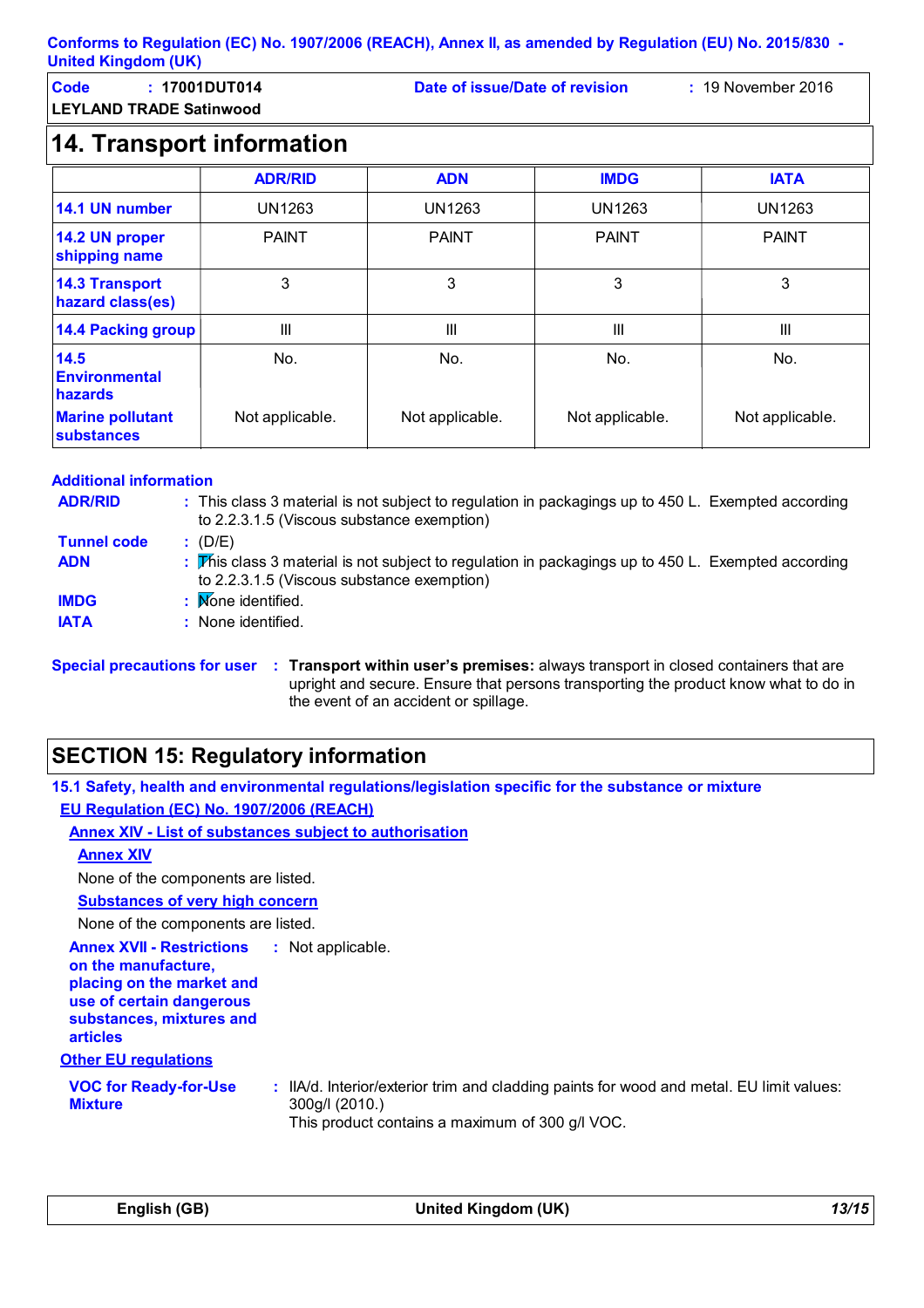| Code | $: 17001$ DUT014               | Date of issue/Date of revision | $: 19$ November 2016 |
|------|--------------------------------|--------------------------------|----------------------|
|      | <b>LEYLAND TRADE Satinwood</b> |                                |                      |

# **SECTION 15: Regulatory information**

| <b>Product/ingredient name Carcinogenic</b> | <b>effects</b> | <b>Mutagenic effects</b> | <b>Developmental</b><br><b>effects</b> | <b>Fertility effects</b> |
|---------------------------------------------|----------------|--------------------------|----------------------------------------|--------------------------|
| 2-butanone oxime                            | Carc. 2, H351  |                          |                                        |                          |

#### **Seveso Directive**

This product is controlled under the Seveso Directive.

| Danger criteria                                                                        |  |
|----------------------------------------------------------------------------------------|--|
| <b>Category</b>                                                                        |  |
| P5c: Flammable liquids 2 and 3 not falling under P5a or P5b<br>$ 6:$ Flammable $(R10)$ |  |

**15.2 Chemical safety** 

**:** No Chemical Safety Assessment has been carried out.

**assessment**

# **SECTION 16: Other information**

 $\nabla$  Indicates information that has changed from previously issued version.

|  | <b>Abbreviations and acronyms : ATE = Acute Toxicity Estimate</b>                |  |
|--|----------------------------------------------------------------------------------|--|
|  | $CLP = Classification$ , Labelling and Packaging Regulation [Regulation (EC) No. |  |
|  | 1272/2008]                                                                       |  |
|  | DNEL = Derived No Effect Level                                                   |  |
|  | EUH statement = CLP-specific Hazard statement                                    |  |
|  | PNEC = Predicted No Effect Concentration                                         |  |
|  | <b>RRN = REACH Registration Number</b>                                           |  |
|  |                                                                                  |  |

#### **Procedure used to derive the classification according to Regulation (EC) No. 1272/2008 [CLP/GHS]**

| <b>Classification</b> | <b>Justification</b>   |
|-----------------------|------------------------|
| Flam. Liq. 3, H226    | IOn basis of test data |

#### **Full text of abbreviated H statements**

| H226 | Flammable liquid and vapour.                  |
|------|-----------------------------------------------|
| H304 | May be fatal if swallowed and enters airways. |
| H312 | Harmful in contact with skin.                 |
| H317 | May cause an allergic skin reaction.          |
| H318 | Causes serious eye damage.                    |
| H336 | May cause drowsiness or dizziness.            |
| H351 | Suspected of causing cancer.                  |

#### **Full text of classifications [CLP/GHS]**

| Acute Tox. 4, H312<br>Asp. Tox. 1, H304<br>Carc. 2, H351<br>EUH066<br>Eye Dam. 1, H318<br>Flam. Liq. 3, H226<br>Skin Sens. 1, H317 | ACUTE TOXICITY (dermal) - Category 4<br><b>ASPIRATION HAZARD - Category 1</b><br><b>CARCINOGENICITY - Category 2</b><br>Repeated exposure may cause skin dryness or cracking.<br>SERIOUS EYE DAMAGE/EYE IRRITATION - Category 1<br>FLAMMABLE LIQUIDS - Category 3<br><b>SKIN SENSITISATION - Category 1</b> |
|------------------------------------------------------------------------------------------------------------------------------------|-------------------------------------------------------------------------------------------------------------------------------------------------------------------------------------------------------------------------------------------------------------------------------------------------------------|
|                                                                                                                                    |                                                                                                                                                                                                                                                                                                             |
| <b>STOT SE 3, H336</b>                                                                                                             | SPECIFIC TARGET ORGAN TOXICITY - SINGLE EXPOSURE<br>(Narcotic effects) - Category 3                                                                                                                                                                                                                         |

#### **History**

**Date of issue/ Date of revision**

**Date of previous issue :** 25 August 2016

#### **English (GB) United Kingdom (UK)** *14/15*